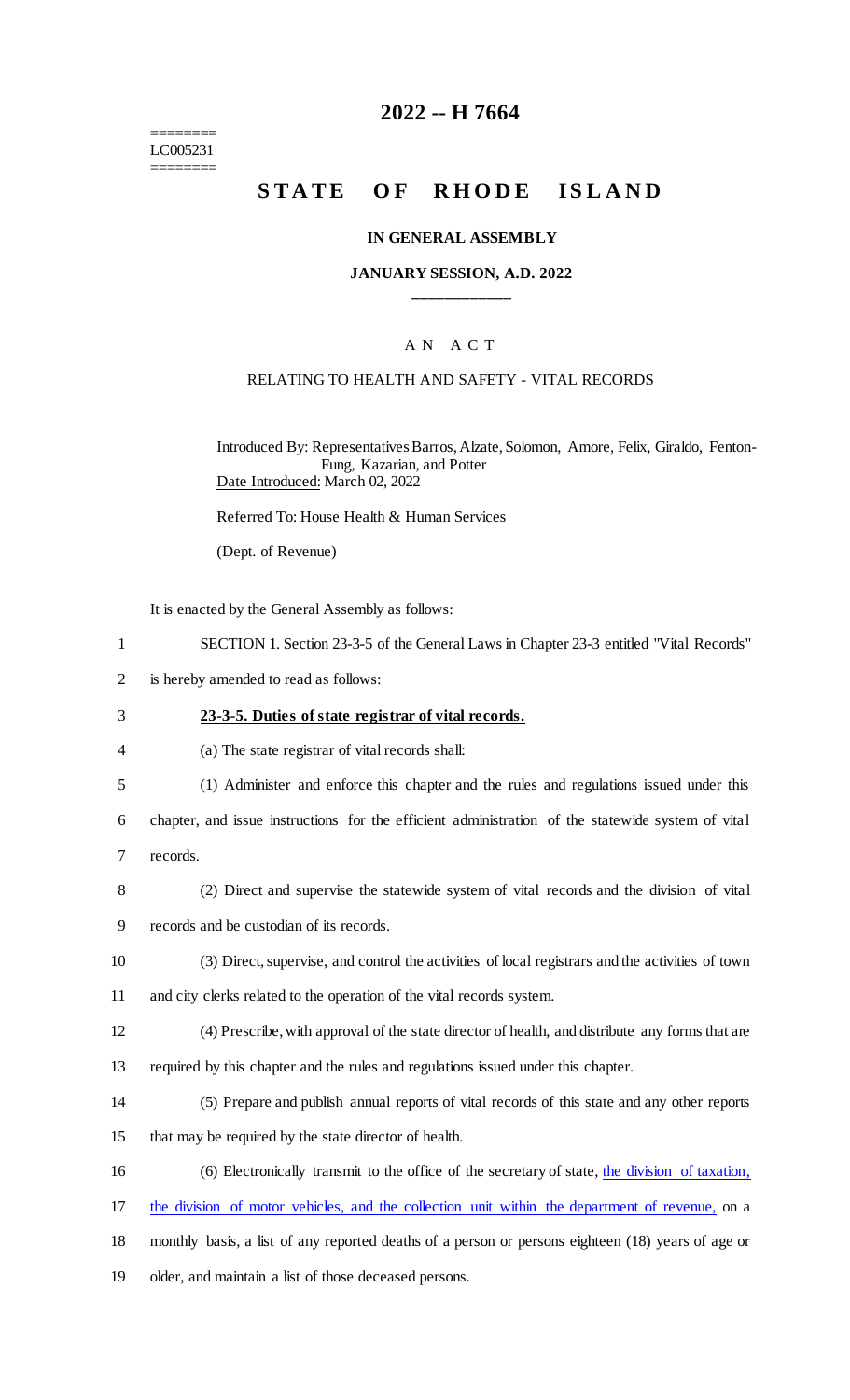(7) Provide a copy on alkaline paper or an electronic record of each certificate of birth, death, and marriage to the city or town clerk before the tenth (10th) day of the month after the certificate is received by the division of vital records as authorized by regulations.

 (8)(i) Flag birth certificates of missing children and perform all other acts and duties required to be performed by him or her pursuant to chapter 28.8 of title 42.

 (ii) Upon receipt of information pursuant to § 42-28.8-3, provide the local registrars of the several cities and towns with that information.

 (9) Direct, supervise, and control the transition from a paper-based system to an electronic system.

 (b) The state registrar of vital records, with the approval of the director of health, may appoint a deputy state registrar and may delegate any functions and duties vested in him or her to employees of the division of vital records and to local registrars that he or she deems necessary or expedient.

SECTION 2. This act shall take effect upon passage.

======== LC005231 ========